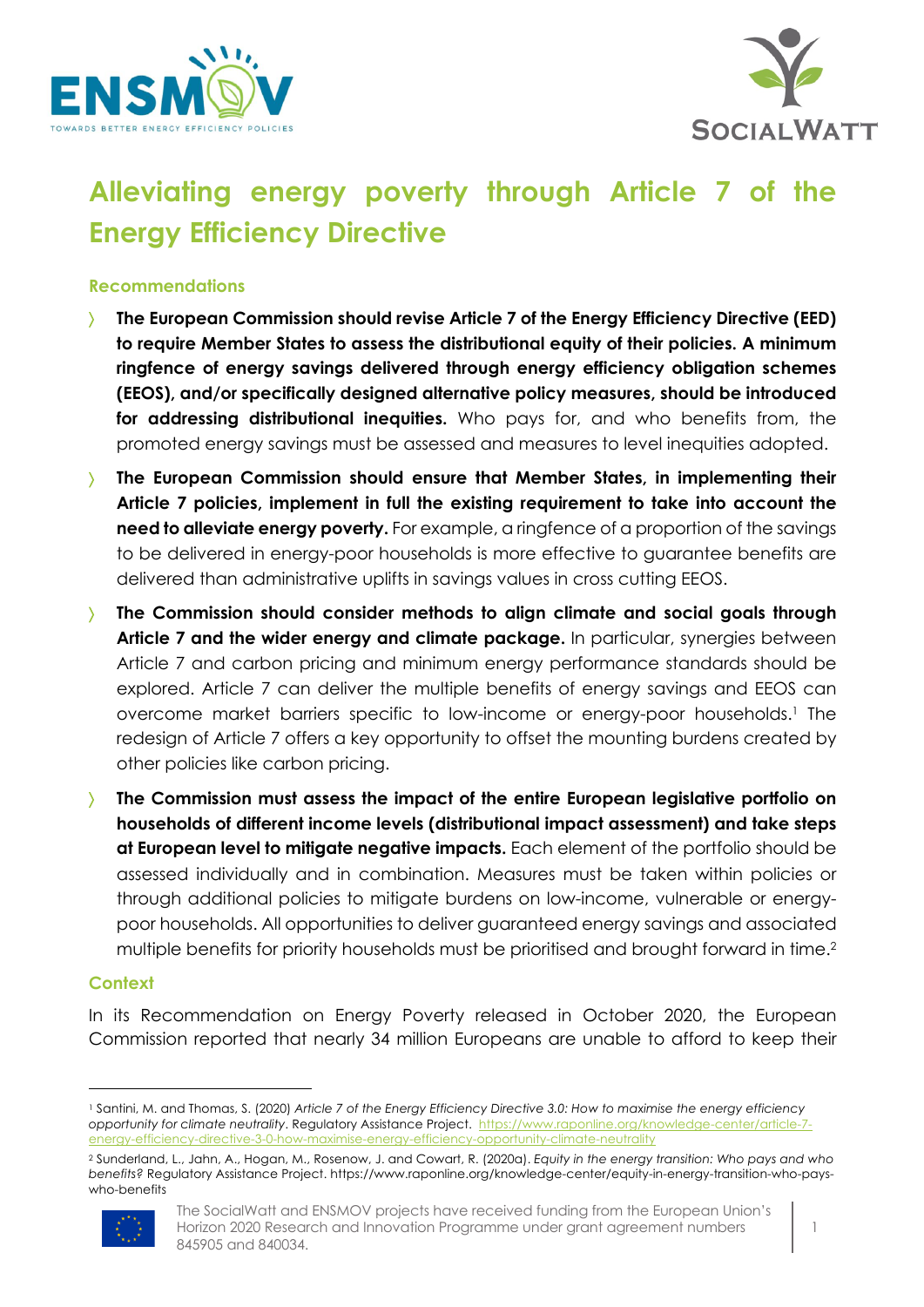homes adequately warm.<sup>3</sup> When other aspects of energy poverty are considered, most significantly the inability to keep the home adequately cool, the number of people at risk can be as high as 125 million – one in four European households.4 The Commission also recognises that the trend of rising energy costs as a proportion of income will continue in the next decade before the full benefits of the clean energy transition materialise.<sup>5</sup>

In response, the European Green Deal commits that the energy transition must be "fair and inclusive" and the Renovation Wave strategy names energy poverty and tackling the worstperforming buildings as one of three priority areas. The Commission's ambition to address energy poverty and deliver a fair transition is clear. The task before us is to deliver on that ambition. Opportunities must be sought across the entire European framework, in particular making use of the legislative revisions in 2021.

The EED is one of the key pieces of existing legislation that provides an opportunity to deliver energy saving measures to alleviate energy poverty. Article 7 (2018) of the EED states:

*In designing policy measures to fulfil their obligations to achieve energy savings, Member States shall take into account the need to alleviate energy poverty in accordance with criteria established by them, taking into consideration their available practices in the field, by requiring, to the extent appropriate, a share of energy efficiency measures under their national energy efficiency obligation schemes, alternative policy measures, or programmes or measures financed under an Energy Efficiency National Fund, to be implemented as a priority among vulnerable households, including those affected by energy poverty and, where appropriate, in social housing.6*

Although this provision clearly identifies the role of Article 7 in alleviating energy poverty, the requirement to implement savings or measures in priority households is reliant on criteria that most Member States have not yet fully established. Member States are required to assess the number of households in energy poverty and take relevant action as part of their national energy and climate plans. However, the Commission's analysis of the final plans found that just transition and energy poverty aspects were "largely addressed" by only six Member States and "partially addressed" by a further nine, leaving 12 countries that have not addressed these considerations.7

# **Energy poverty in Article 7 and EEOS: learning from the ENSMOV project**

Despite the requirement in Article 7, a 2019 review by the ENSMOV project of the 16 EEOS implemented by Member States in full or partial delivery of their Article 7 obligations showed that only six and the UK make any provision for energy poverty.8 Provision is made by

<sup>8</sup> Broc, J-S., Stańczyk, W. and Reidlinger, B. (2020). Snapshot of energy efficiency obligation schemes in Europe (as of end 2019). ENSMOV Horizon 2020 project. https://ensmov.eu/snapshot-of-energy-efficiency-obligation-schemes-in-europe-as-ofend-2019. It should be noted that most Member States use a combination of EEOS and alternative measures and it is possible that energy poverty is tackled through complementary measures.



The SocialWatt and ENSMOV projects have received funding from the European Union's Horizon 2020 Research and Innovation Programme under grant agreement numbers 845905 and 840034.

<sup>3</sup> European Commission. (2020a). *Recommendation on energy poverty*

https://ec.europa.eu/energy/sites/ener/files/recommendation\_on\_energy\_poverty\_c2020\_9600.pdf

<sup>4</sup> Friends of the Earth Europe. (2018). Warm homes not the climate [infographic]. http://www.foeeurope.org/Energy-povertytime-now-100118

<sup>5</sup> European Commission. (2020b). *Staff working document: EU guidance on energy poverty.* https://ec.europa.eu/energy/sites/ener/files/swd\_on\_the\_recommendation\_on\_energy\_poverty\_swd2020960.pdf

<sup>6</sup> Directive (EU) 2018/2002 of the European Parliament and of the Council of 11 December 2018 amending Directive 2012/27/EU on energy efficiency. https://eur-lex.europa.eu/legal-content/EN/TXT/PDF/?uri=CELEX:32018L2

<sup>7</sup> European Commission, 2020b.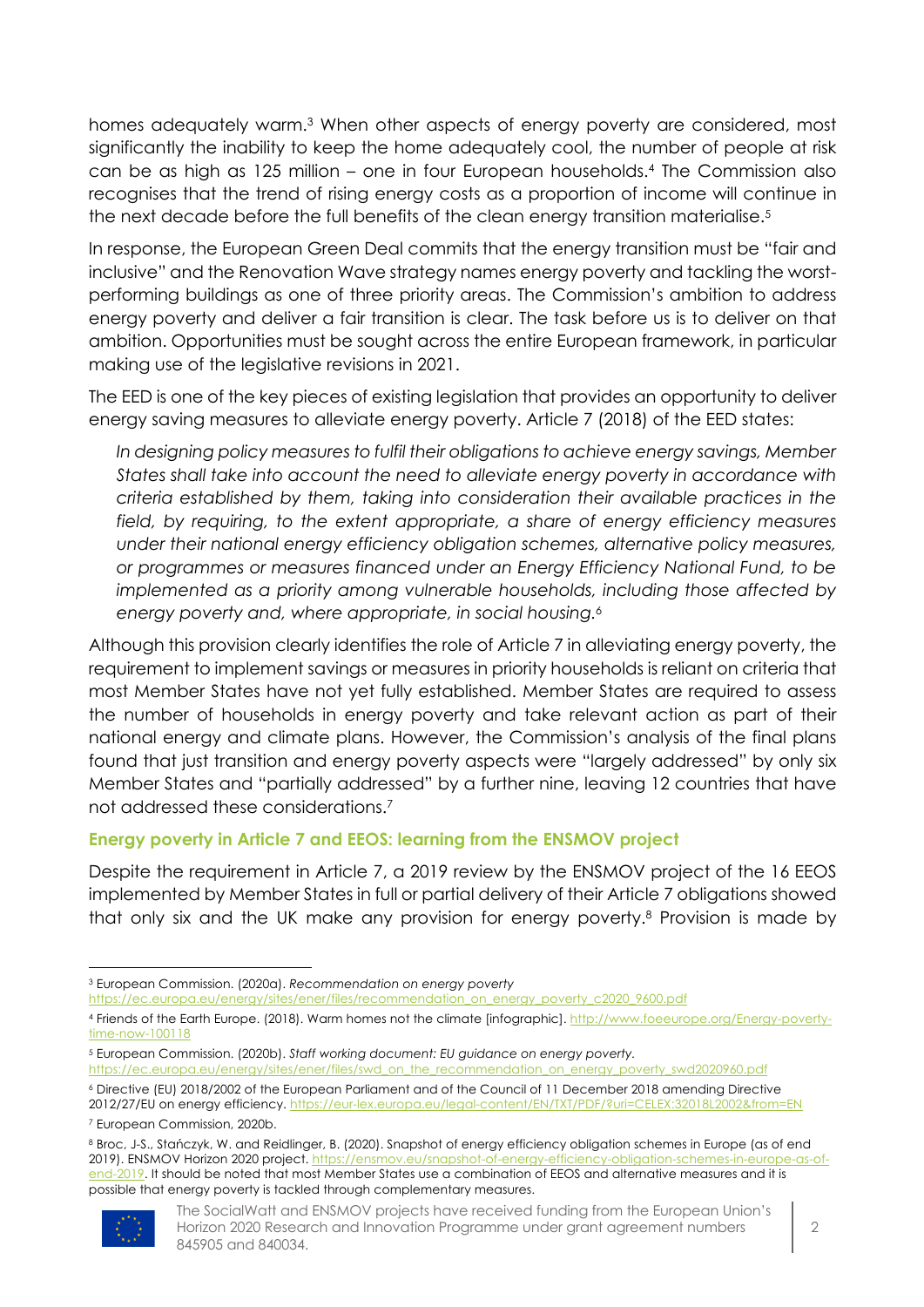ringfencing part of the energy savings target to be delivered in energy-poor or vulnerable households (France, Ireland, UK) or an administrative uplift to the value of the savings made in target households (Austria, Croatia, Cyprus, Greece).

The costs of EEOS are most often passed on to energy users through energy bills. Costs raised from energy bills are more regressive than those raised through income taxation. EEOS can also sometimes result in cross-subsidising between sectors. The additional costs on energy bills creates a higher burden for low-income households than those on higher incomes.<sup>9</sup> It is therefore essential that a fair proportion of the benefits is delivered to energy-poor households. Otherwise, the EEOS can result in a higher risk of energy poverty and an increased need to support households to pay their energy bills.

ENSMOV gap analysis recognised energy poverty as an area for greater attention. Amongst public officials surveyed in 2019, the topic "ensuring equity/tackling distributive effects (e.g., reducing energy poverty)" did not rank in the top 10 priority issues for policy (re)design and implementation. Other issues dominated, related to cost-effectiveness and ensuring compliance with the technical requirements around additionality, materiality and monitoring, reporting and verification systems. <sup>10</sup> As new policy measures mature, and the rules associated with the Article 7 energy savings obligation get established, attention should turn towards ensuring that policy measures, both EEOS and alternative measures, enable those in energy poverty to access support.

Qualitative responses to the ENSMOV survey also noted the relatively high cost of delivering energy savings to energy-poor households.<sup>11</sup> Programme costs (costs to utilities or public budgets) will almost always be higher for the delivery of measures to those in energy poverty, given their limited ability to invest their own funds in projects. Administrative costs are also likely to be higher owing to the need to identify households that qualify for targeted support. Energy-poor households often live in the least energy-efficient dwellings, which therefore require stronger interventions to reach high energy performance. In addition, the energy savings from projects targeted to energy-poor households are likely to be smaller for the same intervention if a metered rather than deemed savings approach is used. If energy poor households are underheating their energy-inefficient homes, a large proportion of the benefits of energy efficiency actions may be realised in the form of increased comfort. Actions in low-income households can, however, bring other benefits, for example in reduced health costs.

## **Utility perspectives on energy poverty support: learning from the SocialWatt project**

The SocialWatt project has found that utility data, particularly data on actual energy consumption of their customers, can contribute to better understanding and targeting of energy poverty. Utilities can play a key role in delivering vital support to vulnerable and energy-poor households. Through a well-targeted EEOS or other utility support, energy efficiency measures can be introduced alongside existing social protection measures.

However, targeting energy savings in energy-poor households increases costs to utilities*.* The

<sup>11</sup> Reidlinger et al., 2019.



The SocialWatt and ENSMOV projects have received funding from the European Union's Horizon 2020 Research and Innovation Programme under grant agreement numbers 845905 and 840034.

<sup>9</sup> Sunderland et al., 2020a.

<sup>10</sup> Reidlinger, B, Pickl, N. and Praher, C. (2019). *Stakeholder needs assessments for the implementation of Article 7 Energy Efficiency Directive (EED).* ENSMOV Horizon 2020 project. https://ensmov.eu/report-on-article-7-implementation-needs-fromstakeholders-consultations